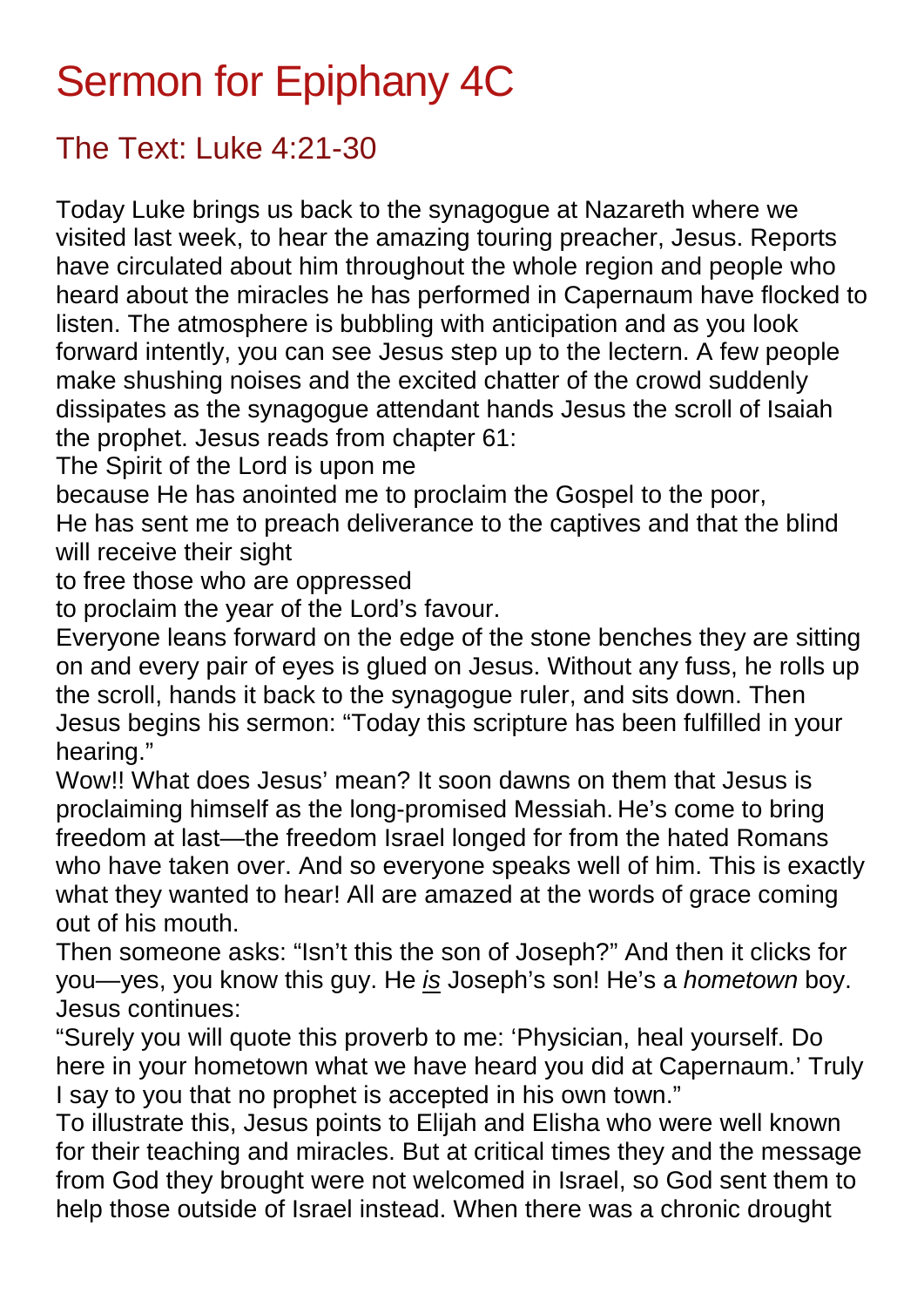and a terrible famine affected the whole land, there were many widows in Israel, but God sent Elijah to bless a widow of Zarephath in Sidon, beyond Israel's borders. Even though she had nothing to give God, God miraculously provided food for her. And in the time of Elisha none of the lepers in Israel were cleansed, but only Naaman from Syria.

Uh oh! This isn't going to go down too well. Is Jesus daring to suggest that the gifts of God's grace are *not* tied to one's nationality? Does Jesus seriously think God would help and bless these Gentile *outsiders…*this unholy rabble!? God favours Sidon, not Israel?! Does God heal in Syria, not Nazareth?! How dare Jesus suggest that God should care about them—as if *they* are deserving of God's help and favour. It's impossible! The widow and Naaman are both Gentiles; pagans; heathens, they should get what they deserve! Whoever proof-read Jesus' sermon should have told him this would have upset the Nazareth crowd. Is Jesus saying that Nazareth doesn't have any special claim to blessing and God would turn from them to other nations?

That *is* the *very* thing that Jesus is saying. The episodes with Naaman the Syrian and the widow of Zarephath was the first glimpse that God was sending his saving help to all people…because he *cared about* them. His love and compassion for all people would be found in Christ, the one sitting there before them in the Synagogue at Nazareth, in whom is the fulfilment of Isaiah 61 for their deepest and most desperate needs: freedom from bondage to sin, death and Satan.

When the people thought Jesus meant that he would bring them political freedom they loved his 'gracious words'. When they realised that he was saying Nazareth had no special claims to God's blessing, and that they themselves needed forgiveness, they exploded with hostile rejection. In one of the biggest backflips ever, those who were so delighted with his words of grace are now fuming with outrage. In their eyes Jesus has gone from hometown hero to lowdown zero. He's not the kind of Messiah these people wanted, and certainly didn't tell them what they wanted to hear. So rising up they cast him out of the city and led him away to edge of the hill on which their town was built, so that they could throw him down.

This attempt at murdering Jesus foreshadows his later rejection in Holy Week. The shouts of 'Hosanna!' and welcome by people lining the streets who waved branches and threw their cloaks before Jesus as he rode triumphantly into Jerusalem, would wildly swing just days later to shouts of "Crucify him!" by those baying for his blood.

How unexpected that God should use the bitter darkness of human evil in which to shine his love so brightly. How unexpected that God should send Jesus into the world to love even those who rejected him and sought to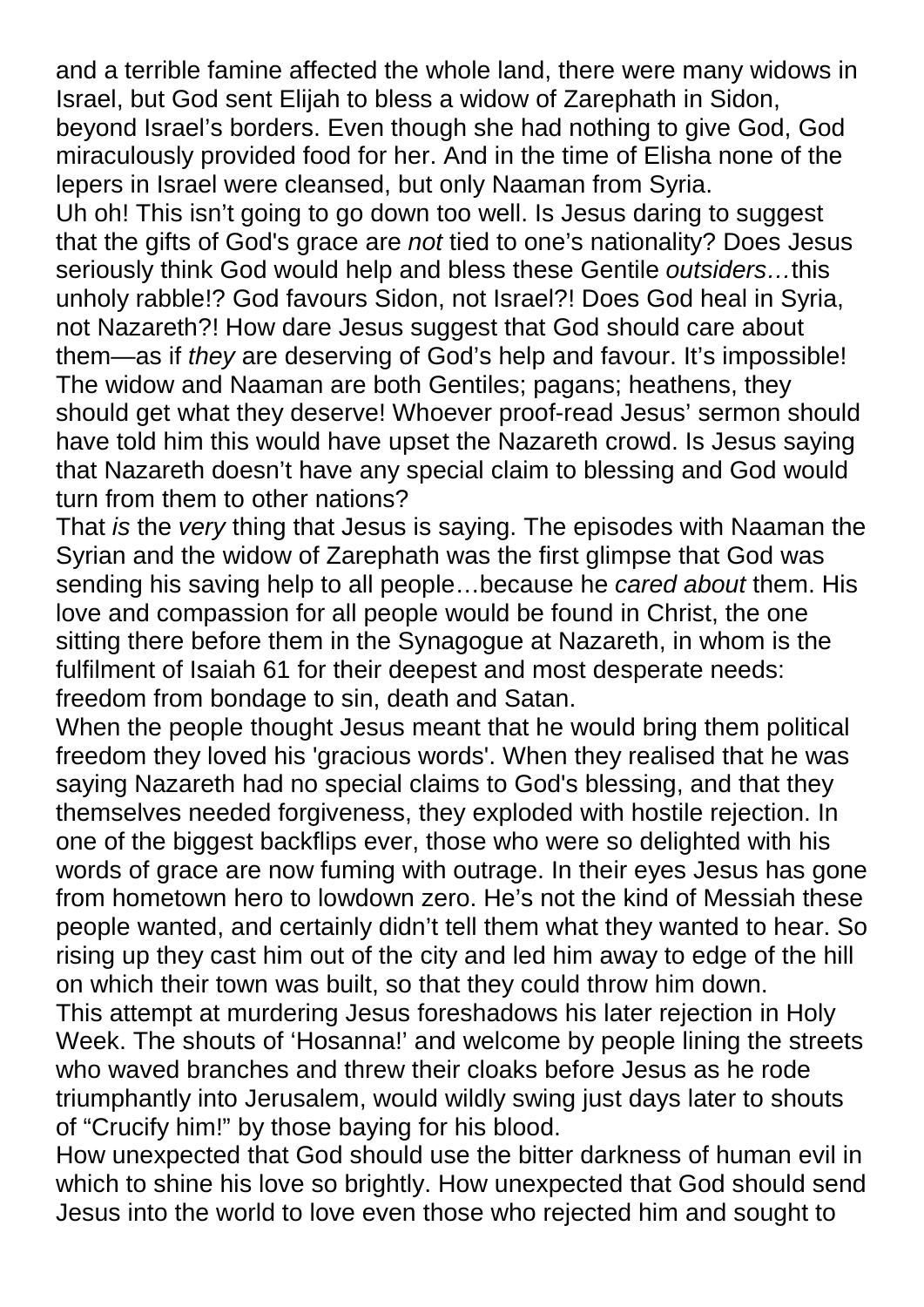kill him. How unexpected that Jesus should come for those so undeserving of his love. But that is what Jesus did all throughout his ministry, welcoming sinners and tax collectors and eating with them, ministering to the broken and unclean, those deemed by society not good enough to be included, let alone to be considered righteous.

The people at Nazareth didn't realise that God's love and favour was not just for them. They couldn't comprehend that God could possibly care for and desire a relationship with the so-called no-hopers in this world; those who were outsiders; those who didn't present well; those who didn't measure up; those who were unclean; those who were offensive. But then again, God's love is radically different from human understandings of what love is and should be like.

Paul describes what love is in our second reading today from 1 Corinthians 13. But it is not in our human efforts but in Christ that we see what true love is. Jesus did not come to boast, but to serve. He wasn't proud or arrogant, but gentle and humble. He wasn't envious, but selfemptying. He wasn't self-seeking, but seeks the lost. Throughout Jesus' life and ministry, in his perfect obedience to his Father, but especially in his brutal death on the Cross, the love of God and his compassion for all people—which is not just a *feeling* but a *doing*—has been shown to the whole world. The characteristics of love that Paul describes are the very characteristics of God's enduring, long-suffering love that went to such astonishing lengths as Jesus, the son of Joseph and Son of God hung on the Cross, patient and suffering, for all people, patient and suffering for you. A love not counting our wrongs against us...but counting them against Christ.

God's love is not just for us. It's not just for those from a particular area. It's not just for those in a particular group. It's not just for those who meet our expectations or standards. God's love is not just for those we like. God's love is not dependent on what people look like, or what they are good at, or how well they perform, or whether they fit in. Nor does God withhold his love for those who we think are beyond love or who have gone past the point of no return. Jesus' confronting words to the synagogue crowd in Nazareth show us that none of us have a monopoly on God's blessing over and above others. The Cross shows us that. The Cross didn't come with a list of postcodes or behaviour codes or dress standards. In his ministry Jesus came to those who had nothing, he came to sinners and tax collectors, those who were unwell, broken and disabled.

And he still does today.